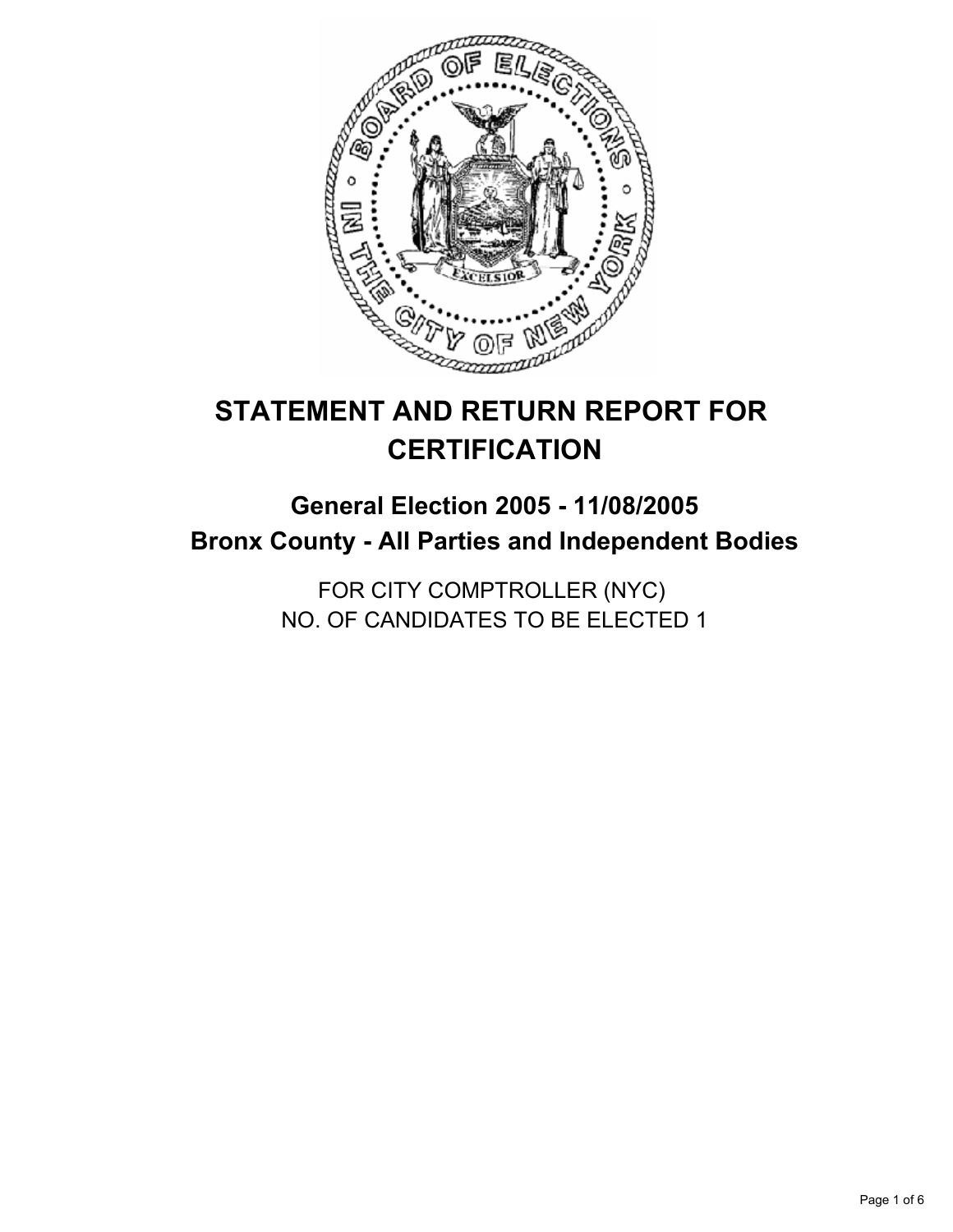

| PUBLIC COUNTER                             | 19,161 |
|--------------------------------------------|--------|
| <b>EMERGENCY</b>                           | 115    |
| ABSENTEE/MILITARY                          | 217    |
| AFFIDAVIT                                  | 321    |
| <b>TOTAL BALLOTS</b>                       | 19,814 |
| WILLIAM C THOMPSON, JR. (DEMOCRATIC)       | 12,083 |
| HERBERT F RYAN (CONSERVATIVE)              | 252    |
| WILLIAM C THOMPSON, JR. (WORKING FAMILIES) | 501    |
| RON MOORE (LIBERTARIAN)                    | 103    |
| DANIEL B FEIN (SOCIALIST WORKERS)          | 102    |
| <b>TOTAL VOTES</b>                         | 13,041 |
| <b>UNRECORDED</b>                          | 6.773  |

#### **ASSEMBLY DISTRICT 77**

| <b>PUBLIC COUNTER</b>                      | 14,677 |
|--------------------------------------------|--------|
| <b>EMERGENCY</b>                           | 47     |
| ABSENTEE/MILITARY                          | 244    |
| AFFIDAVIT                                  | 247    |
| <b>TOTAL BALLOTS</b>                       | 15,215 |
| WILLIAM C THOMPSON, JR. (DEMOCRATIC)       | 9,648  |
| HERBERT F RYAN (CONSERVATIVE)              | 94     |
| WILLIAM C THOMPSON, JR. (WORKING FAMILIES) | 348    |
| RON MOORE (LIBERTARIAN)                    | 61     |
| DANIEL B FEIN (SOCIALIST WORKERS)          | 79     |
| JOHN MULLALY (WRITE-IN)                    | 2      |
| <b>TOTAL VOTES</b>                         | 10,232 |
| <b>UNRECORDED</b>                          | 4,983  |

| PUBLIC COUNTER                             | 13,006 |
|--------------------------------------------|--------|
| <b>EMERGENCY</b>                           | 12     |
| ABSENTEE/MILITARY                          | 311    |
| <b>AFFIDAVIT</b>                           | 257    |
| <b>TOTAL BALLOTS</b>                       | 13,586 |
| WILLIAM C THOMPSON, JR. (DEMOCRATIC)       | 8,222  |
| HERBERT F RYAN (CONSERVATIVE)              | 206    |
| WILLIAM C THOMPSON, JR. (WORKING FAMILIES) | 345    |
| RON MOORE (LIBERTARIAN)                    | 73     |
| DANIEL B FEIN (SOCIALIST WORKERS)          | 70     |
| <b>TOTAL VOTES</b>                         | 8,916  |
| <b>UNRECORDED</b>                          | 4.670  |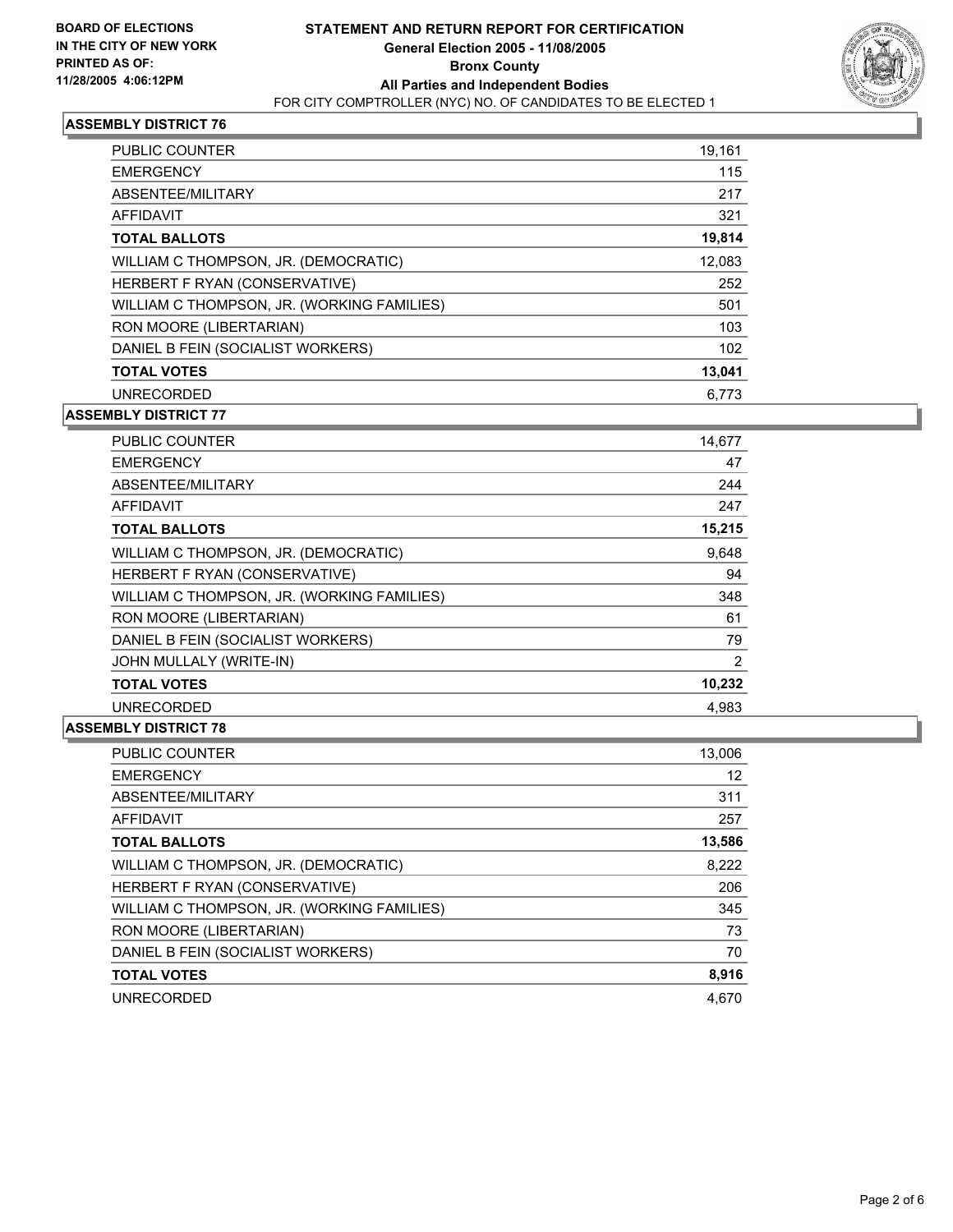

| <b>PUBLIC COUNTER</b>                      | 17,058 |
|--------------------------------------------|--------|
| <b>EMERGENCY</b>                           | 42     |
| ABSENTEE/MILITARY                          | 298    |
| AFFIDAVIT                                  | 359    |
| <b>TOTAL BALLOTS</b>                       | 17,757 |
| WILLIAM C THOMPSON, JR. (DEMOCRATIC)       | 11,053 |
| HERBERT F RYAN (CONSERVATIVE)              | 101    |
| WILLIAM C THOMPSON, JR. (WORKING FAMILIES) | 465    |
| RON MOORE (LIBERTARIAN)                    | 86     |
| DANIEL B FEIN (SOCIALIST WORKERS)          | 88     |
| <b>TOTAL VOTES</b>                         | 11,793 |
| <b>UNRECORDED</b>                          | 5.964  |

**ASSEMBLY DISTRICT 80**

| <b>PUBLIC COUNTER</b>                      | 18,305 |
|--------------------------------------------|--------|
| <b>EMERGENCY</b>                           | 76     |
| ABSENTEE/MILITARY                          | 427    |
| AFFIDAVIT                                  | 284    |
| <b>TOTAL BALLOTS</b>                       | 19,092 |
| WILLIAM C THOMPSON, JR. (DEMOCRATIC)       | 9,415  |
| HERBERT F RYAN (CONSERVATIVE)              | 590    |
| WILLIAM C THOMPSON, JR. (WORKING FAMILIES) | 484    |
| RON MOORE (LIBERTARIAN)                    | 108    |
| DANIEL B FEIN (SOCIALIST WORKERS)          | 127    |
| AARON LEFTON (WRITE-IN)                    |        |
| <b>TOTAL VOTES</b>                         | 10,725 |
| <b>UNRECORDED</b>                          | 8.367  |

| <b>PUBLIC COUNTER</b>                      | 22,411 |
|--------------------------------------------|--------|
| <b>EMERGENCY</b>                           | 147    |
| ABSENTEE/MILITARY                          | 749    |
| AFFIDAVIT                                  | 307    |
| <b>TOTAL BALLOTS</b>                       | 23,614 |
| WILLIAM C THOMPSON, JR. (DEMOCRATIC)       | 13,356 |
| HERBERT F RYAN (CONSERVATIVE)              | 1,062  |
| WILLIAM C THOMPSON, JR. (WORKING FAMILIES) | 627    |
| RON MOORE (LIBERTARIAN)                    | 166    |
| DANIEL B FEIN (SOCIALIST WORKERS)          | 220    |
| <b>TOTAL VOTES</b>                         | 15,431 |
| <b>UNRECORDED</b>                          | 8.183  |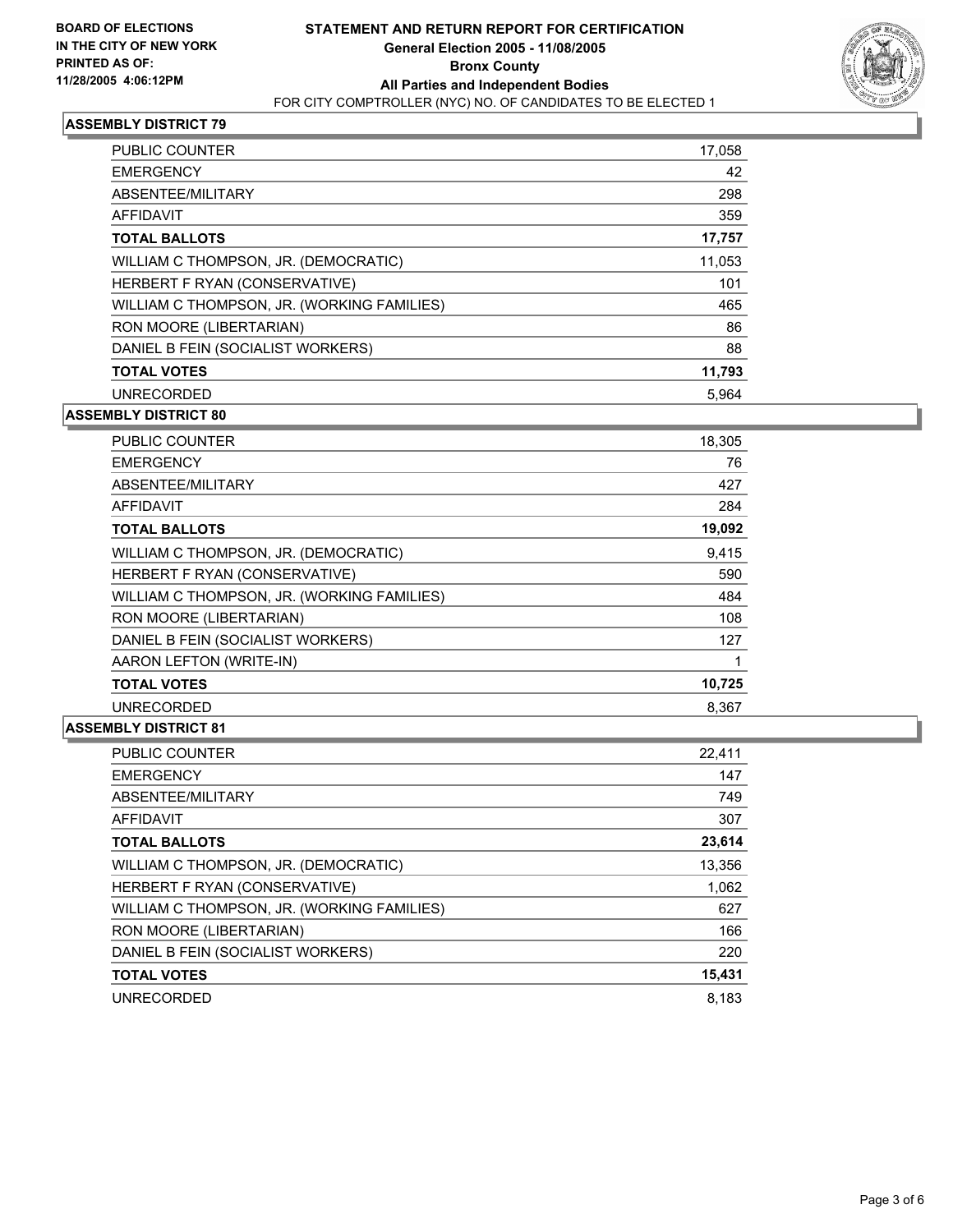

| <b>PUBLIC COUNTER</b>                      | 26,333 |
|--------------------------------------------|--------|
| <b>EMERGENCY</b>                           | 113    |
| ABSENTEE/MILITARY                          | 610    |
| AFFIDAVIT                                  | 262    |
| <b>TOTAL BALLOTS</b>                       | 27,318 |
| WILLIAM C THOMPSON, JR. (DEMOCRATIC)       | 13,726 |
| HERBERT F RYAN (CONSERVATIVE)              | 1,054  |
| WILLIAM C THOMPSON, JR. (WORKING FAMILIES) | 682    |
| RON MOORE (LIBERTARIAN)                    | 135    |
| DANIEL B FEIN (SOCIALIST WORKERS)          | 112    |
| <b>TOTAL VOTES</b>                         | 15,709 |
| <b>UNRECORDED</b>                          | 11,609 |

#### **ASSEMBLY DISTRICT 83**

| PUBLIC COUNTER                             | 16,344 |
|--------------------------------------------|--------|
| <b>EMERGENCY</b>                           | 0      |
| ABSENTEE/MILITARY                          | 370    |
| <b>AFFIDAVIT</b>                           | 181    |
| <b>TOTAL BALLOTS</b>                       | 16,895 |
| WILLIAM C THOMPSON, JR. (DEMOCRATIC)       | 11,581 |
| HERBERT F RYAN (CONSERVATIVE)              | 156    |
| WILLIAM C THOMPSON, JR. (WORKING FAMILIES) | 399    |
| RON MOORE (LIBERTARIAN)                    | 59     |
| DANIEL B FEIN (SOCIALIST WORKERS)          | 57     |
| <b>TOTAL VOTES</b>                         | 12,252 |
| <b>UNRECORDED</b>                          | 4.643  |

| <b>PUBLIC COUNTER</b>                      | 17,340 |
|--------------------------------------------|--------|
| <b>EMERGENCY</b>                           | 59     |
| ABSENTEE/MILITARY                          | 156    |
| AFFIDAVIT                                  | 262    |
| <b>TOTAL BALLOTS</b>                       | 17,817 |
| WILLIAM C THOMPSON, JR. (DEMOCRATIC)       | 10,199 |
| HERBERT F RYAN (CONSERVATIVE)              | 92     |
| WILLIAM C THOMPSON, JR. (WORKING FAMILIES) | 412    |
| RON MOORE (LIBERTARIAN)                    | 76     |
| DANIEL B FEIN (SOCIALIST WORKERS)          | 76     |
| TOM WOOD (WRITE-IN)                        |        |
| <b>TOTAL VOTES</b>                         | 10,856 |
| <b>UNRECORDED</b>                          | 6.961  |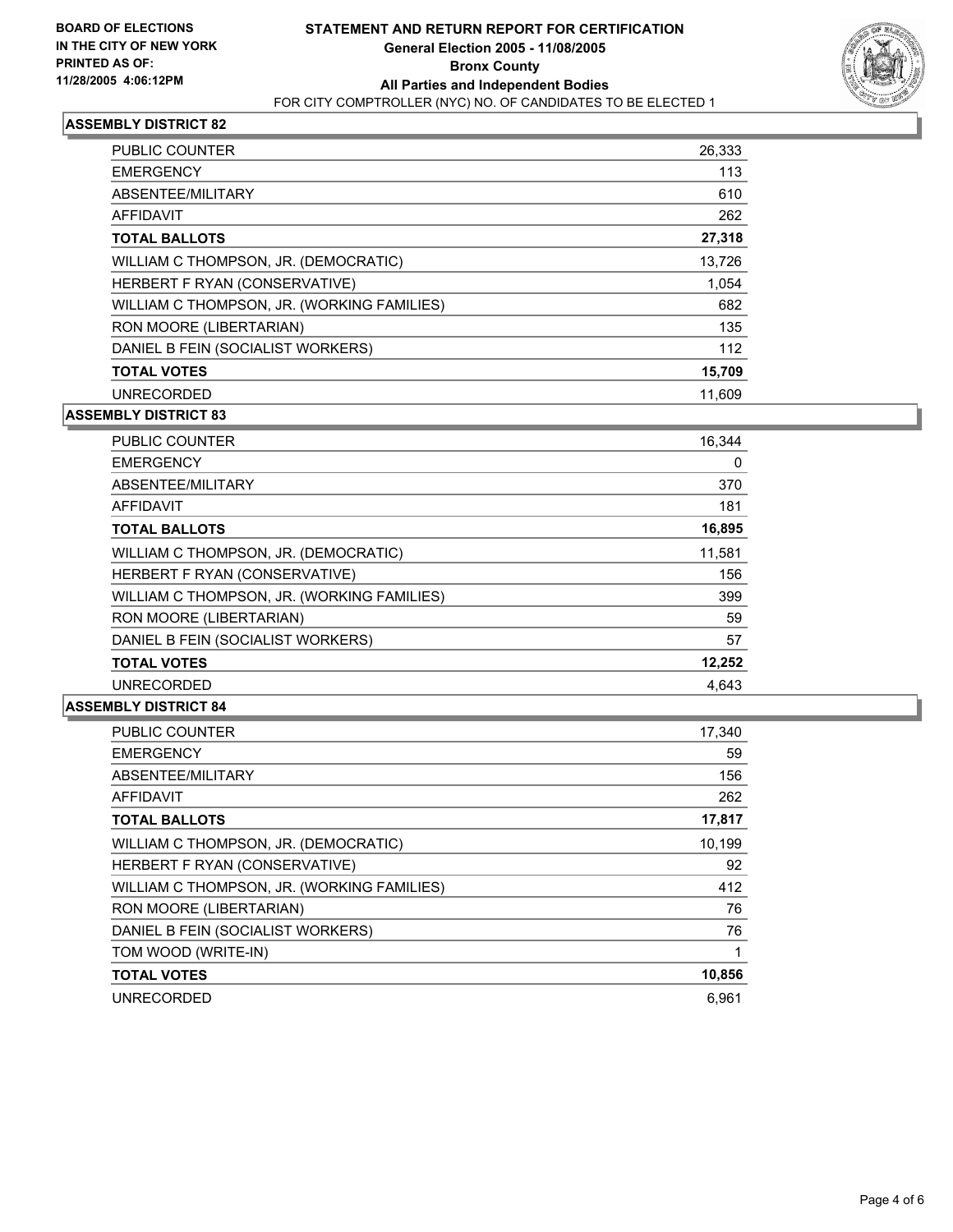

| PUBLIC COUNTER                             | 16,585 |
|--------------------------------------------|--------|
| <b>EMERGENCY</b>                           | 4      |
| ABSENTEE/MILITARY                          | 161    |
| AFFIDAVIT                                  | 248    |
| <b>TOTAL BALLOTS</b>                       | 16,998 |
| WILLIAM C THOMPSON, JR. (DEMOCRATIC)       | 10,144 |
| HERBERT F RYAN (CONSERVATIVE)              | 108    |
| WILLIAM C THOMPSON, JR. (WORKING FAMILIES) | 367    |
| RON MOORE (LIBERTARIAN)                    | 70     |
| DANIEL B FEIN (SOCIALIST WORKERS)          | 74     |
| <b>TOTAL VOTES</b>                         | 10,763 |
| <b>UNRECORDED</b>                          | 6.235  |

| PUBLIC COUNTER                             | 12,786 |
|--------------------------------------------|--------|
| <b>EMERGENCY</b>                           | 104    |
| ABSENTEE/MILITARY                          | 153    |
| AFFIDAVIT                                  | 244    |
| <b>TOTAL BALLOTS</b>                       | 13,287 |
| WILLIAM C THOMPSON, JR. (DEMOCRATIC)       | 8,340  |
| HERBERT F RYAN (CONSERVATIVE)              | 94     |
| WILLIAM C THOMPSON, JR. (WORKING FAMILIES) | 279    |
| RON MOORE (LIBERTARIAN)                    | 49     |
| DANIEL B FEIN (SOCIALIST WORKERS)          | 43     |
| <b>TOTAL VOTES</b>                         | 8,805  |
| UNRECORDED                                 | 4.482  |